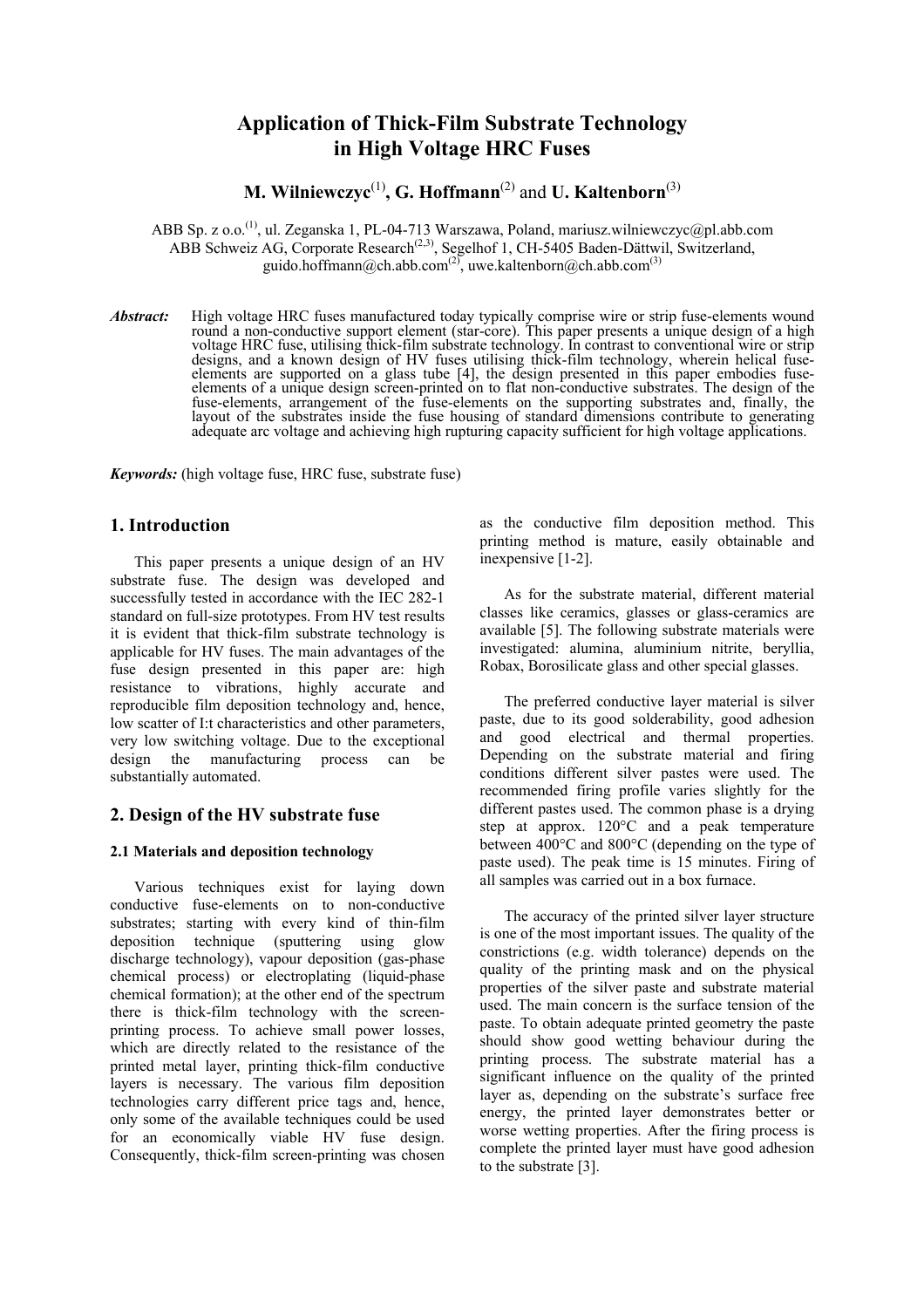A number of different substrate fuse samples were produced using a semi-automatic screen printer. After printing the quality of the printed film was verified using high-magnification video, SEM and optical laser techniques, Fig. 1 and Fig. 2.



Fig. 1: Screen-printing: 3D SEM image of fuseelement constriction.



Fig. 2: Screen-printing: profile of the printed layer.

To obtain comparable results for different substrate thicknesses the table height of the screen printer is adjusted. By doing so the distance from the sieve to the substrate is kept constant. When changing the printing paste, which also requires a new sieve or at least thorough cleaning of the previously used sieve, critical printing parameters such as mesh size, squeegee speed, pressure etc. are adjusted for the specific physical properties of the paste (e.g. different viscosity).

#### **2.2 Fuse-element design**

 The fuse embodies a number of substrates with thick-film fuse-elements screen-printed on to them. To accommodate the required fuse-element length on the available length of the substrate - which is limited by the standard length of fuse housing - the fuseelement zigzags between the two connection areas located at shorter ends of the substrate, Fig. 3.

# ╎╏┨╏┨╏╏╏╏╏╏╏╏╏╏╏╏╏╏╏╏╏╏╏<u>╏</u>╏╏╏<br>╎╏╏╽╏┧╏╏┟╏╏╏╏╏╏╏╏╏╏┨╏╏╏╏╏╏╏

Fig. 3: Fuse-element and substrate geometry.

 A number of constrictions are located along the length of the fuse-element to facilitate multiple arc ignitions and to generate sufficient arc voltage to interrupt the fault current. The constrictions are normally located in the vertices of the zigzag. One or more constrictions may also be located in the straight segments linking the vertices, Fig. 4.



Fig. 4: Location of constrictions along fuse-element length.

 The amplitude of the zigzag, its shape, location and number of constrictions differ depending on the required voltage rating, an example of fuse-element design rated at 7 kV is shown in Fig. 5.



Fig. 5: Example of fuse-element design rated at 7 kV.

 In order to ensure sufficient dielectric clearance after interruption is complete the number of zigzags, the cycle and amplitude of an individual zigzag and the angle between the straight segments linking the vertices are selected for a given voltage rating. The geometry and cycle of the zigzag are also so selected as to ensure that the arc can only develop along the fuse-element length. Excessive reduction in the cycle of the zigzag would result in individual arcs merging in an uncontrollable fashion thus shortening the total arc length and, consequently, in an unacceptable reduction in total arc voltage. This in most cases would lead to unsuccessful interruption and possible fuse explosion. On the other hand the cycle cannot be freely expanded due to standardised - and limited fuse dimensions. Finding the golden optimum proved to be one the most important issues.

 The fuse-element may be laid on one side of the substrate (referred to henceforth as 'single sided' printing or substrate) or both sides of the substrate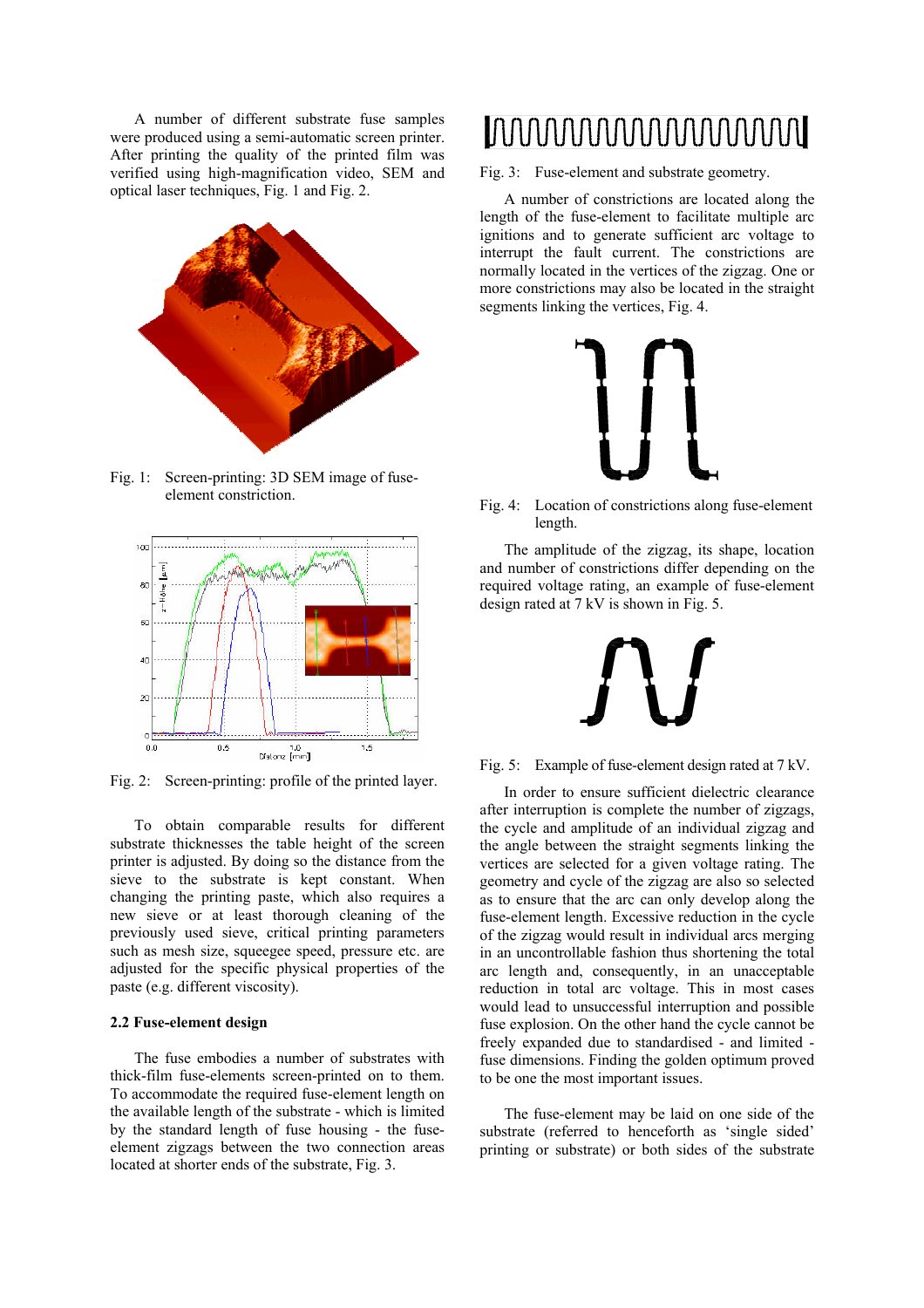(referred to henceforth as 'double sided' printing or substrate) – the latter permits doubling of the number of parallel fuse-elements (hence nearly twofold increase in the nominal current rating and improvement of switching characteristics) without increasing the cost of the substrates and space used. For the highest current ratings double sided printing is practically the only feasible solution.

#### **2.3 Arrangement of substrates in fuse housing**

Depending on the required fuse current rating one or more substrates - hence one or more parallel fuseelements - may be arranged inside the housing. Current ratings for which up to 6 parallel fuseelements are sufficient are realised using 3 double sided substrates positioned in a 'triangular arrangement' (the substrates are so arranged that their cross-section resembles an equilateral triangle), Fig. 6.



Fig. 6: Triangular arrangement of substrates.

 Current ratings for which more than six parallel fuse-elements are needed are realised using from 4 to 8 single- or double sided substrates (hence from 8 to 16 parallel fuse-elements) positioned in a 'starshaped arrangement' (the substrates are so arranged that their cross-section resembles a star), Fig. 7. Conventional striker wire is situated inside the insulating tube located along the symmetry axis of the fuse.



Fig. 7: Star-shaped arrangement of substrates.

## **2.4 Test results**

#### *2.4.1 Electro-mechanical cycling tests*

Long-term stability of the printed silver layer laid on the substrate was examined. Fatigue, for example de-bonding of the metal layer from the substrate, would cause unacceptable changes in the tripping and

interruption behaviour of the fuse, which might lead to a malfunction [5]. During the firing process, all organic solvents are completely oxidised. At higher temperatures special glass-particles embedded in the silver paste melt and create a liquid phase between the conductive layer and the substrate. After the firing process is complete interfacial adhesion between the conductive layer and the substrate is provided by the glass layer.

It is known that different substrates show different adhesion properties to glass and metal layers. Good adhesion between the conductive layer and the substrate must be ensured during the entire lifetime of the fuse, during which the fuse is normally subjected to long periods of electro-thermal cycling. Consequently, to ensure long-term stability of the fuse electro-mechanical cycling tests were performed in a climatic chamber on several different substrate materials. The temperature profile used for the test is shown in Fig. 8.



Fig. 8: Thermal cycling profile in a climate chamber.

All samples survived the harsh test without failure. No film de-bonding or breakdown of the substrate or conductive layer was observed. Initially this was very surprising for the aluminium-nitrite substrate, as this material needs special glasses for good adhesion at standard firing process. The reason for such an unexpected - but positive - result might be the slightly decreased cooling rate after firing during the batch process compared to a continuous process. The slower glass cooling process probably helped to reduce the internal and interfacial stresses and, hence, created good conditions for strong adhesion.

The disadvantage of the above test is that the conditions of thermal cycling in the climate chamber are not completely comparable with real electromechanical cycling conditions found in service. In the climate chamber the temperature of the whole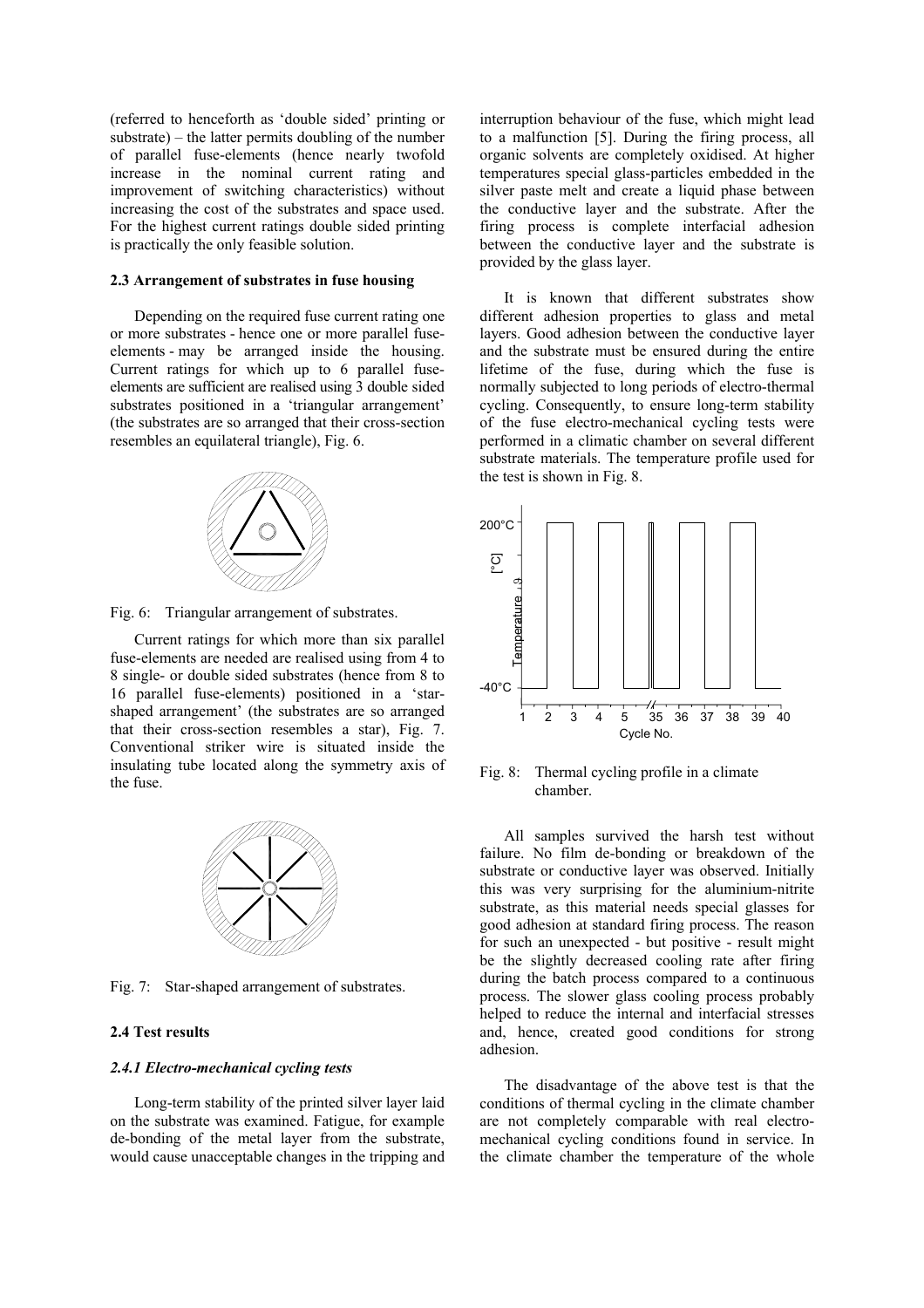fuse-element and the substrate is increased in an almost uniform manner. In the real world the fuseelement is the heat source, in particular the constrictions, which results in non-uniform temperature distribution in the fuse-elements and the substrate. Due to different mechanical properties of the conductive film and the non-conductive substrate both materials are subjected to high internal stresses. Thermal expansion coefficient and modulus of elasticity have the greatest effect on the magnitude of the stress [5].

To identify any potential problems related to long-term stability of the fuse under real operating conditions and to compare the behaviour of different substrate materials under current cycling conditions additional tests were performed. Loading current was set to the nominal (rated) current of the substrate fuses used, Fig. 9.



Fig. 9: Cycling current and temperature profiles.

Both the ON and OFF times were set to 2 hours. Voltage across fuse terminals and temperatures in the geometrical centre of each sample were measured and recorded using computerised data acquisition system. The electro-mechanical current cycling test ran over a period of four weeks. All tested fuse samples successfully passed the test: no perceptible change in measured temperature or resistance was observed.

#### *2.4.2 Dielectric tests*

The dielectric behaviour of a fuse is one of the key issues. Although capability to interrupt a fault current is the main functionality of the fuse, its capability to withstand recovery and nominal voltage of the electrical system are essential. The dielectric strength of the fuse is related to the dielectric strength of an individual zigzag. For the purpose of the dielectric strength test the worst case condition was simulated, with no arc-quenching material present in the fuse. Initially one notch per each parallel fuseelement was tripped, and afterwards PD-inception voltage was measured in an HV-circuit, Fig. 10.



Fig. 10: PD-inception voltage for tripped substrate fuses without arc-quenching material.

The average PD-inception voltage was found to be approximately 1000 V. It can be concluded that the dielectric strength of the design is adequate. If necessary, dielectric strength could be increased further by application of special arc-quenching materials.

#### *2.4.3 Current interruption*

HV short-circuit and overcurrent tests (TD1, TD2 and TD3 test duties) were carried out on full-scale prototypes of the substrate fuse design presented in this paper. The fuses successfully passed short-circuit and overcurrent tests. Fig. 11 shows fulgurite formed at progressive stages of current interruption at 7 kV TRV.



Fig. 11: Fulgurite formed at progressive stages of current interruption (a, b, c).

Fig. 12 shows fulgurite formed on a different fuseelement design printed on borosilicate glass after successful short-circuit current interruption at 12 kV TRV.



Fig. 12: Fulgurite formed after successful short-circuit current interruption at 12 kV TRV.